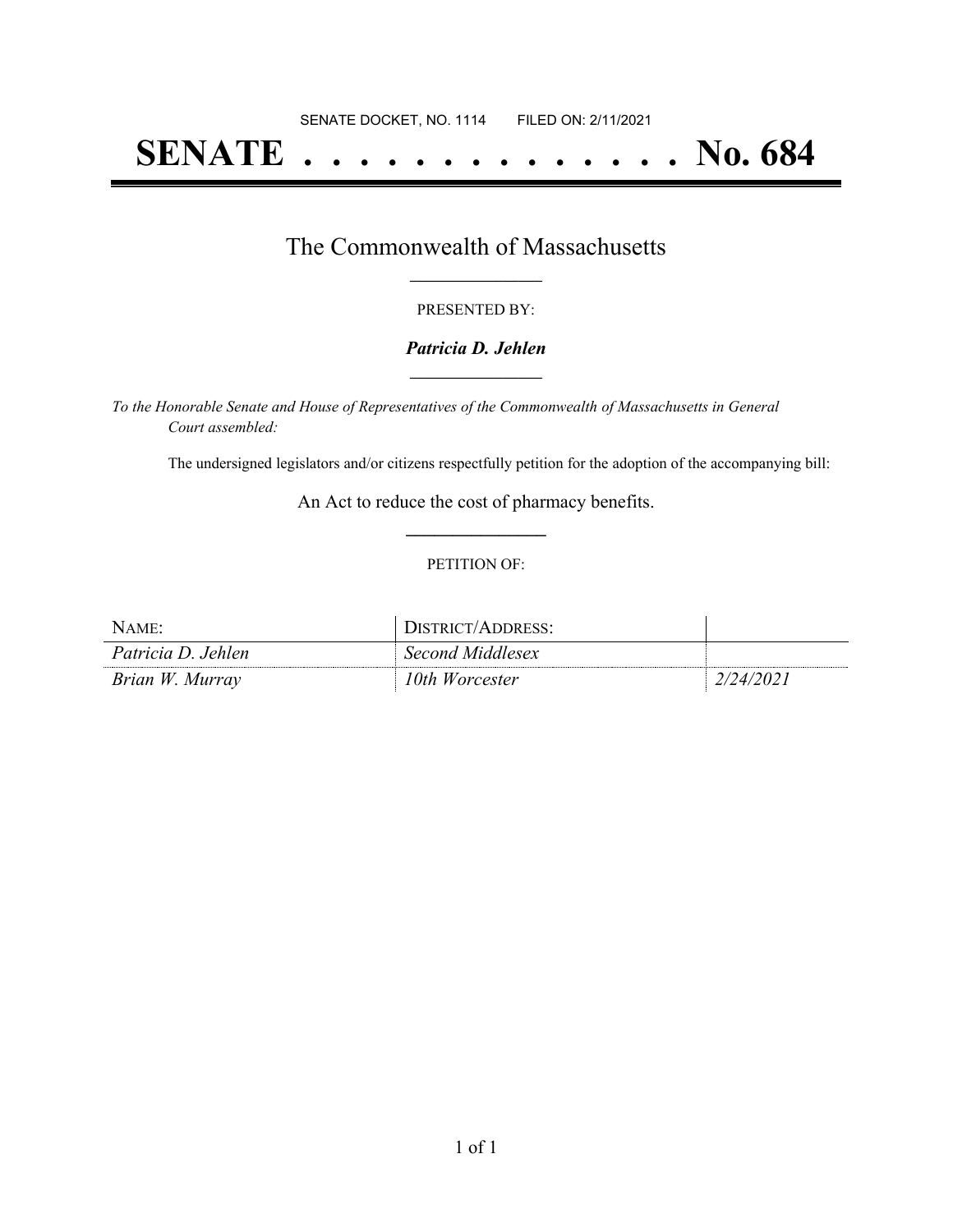# SENATE DOCKET, NO. 1114 FILED ON: 2/11/2021 **SENATE . . . . . . . . . . . . . . No. 684**

By Ms. Jehlen, a petition (accompanied by bill, Senate, No. 684) of Patricia D. Jehlen and Brian W. Murray for legislation to reduce the cost of pharmacy benefits. Financial Services.

#### [SIMILAR MATTER FILED IN PREVIOUS SESSION SEE SENATE, NO. *601* OF 2019-2020.]

## The Commonwealth of Massachusetts

**In the One Hundred and Ninety-Second General Court (2021-2022) \_\_\_\_\_\_\_\_\_\_\_\_\_\_\_**

**\_\_\_\_\_\_\_\_\_\_\_\_\_\_\_**

An Act to reduce the cost of pharmacy benefits.

Be it enacted by the Senate and House of Representatives in General Court assembled, and by the authority *of the same, as follows:*

1 Chapter 175 of the General Laws, as appearing in the 2016 Official Edition, is hereby

2 amended by inserting after Section 226, the following:-

3 Section 226A. (a) The following words, as used in this chapter, unless the context 4 otherwise requires or a different meaning is specifically prescribed, shall have the following 5 meanings:

 "Pharmacy benefit manager", a person, business, or other entity that, pursuant to a contract or under an employment relationship with a health carrier, a self-insurance plan, or other third-party payer, either directly or through an intermediary, manages the prescription drug coverage provided by the health carrier, self-insurance plan, or other third-party payer including, but not limited to, the processing and payment of claims for prescription drugs, the performance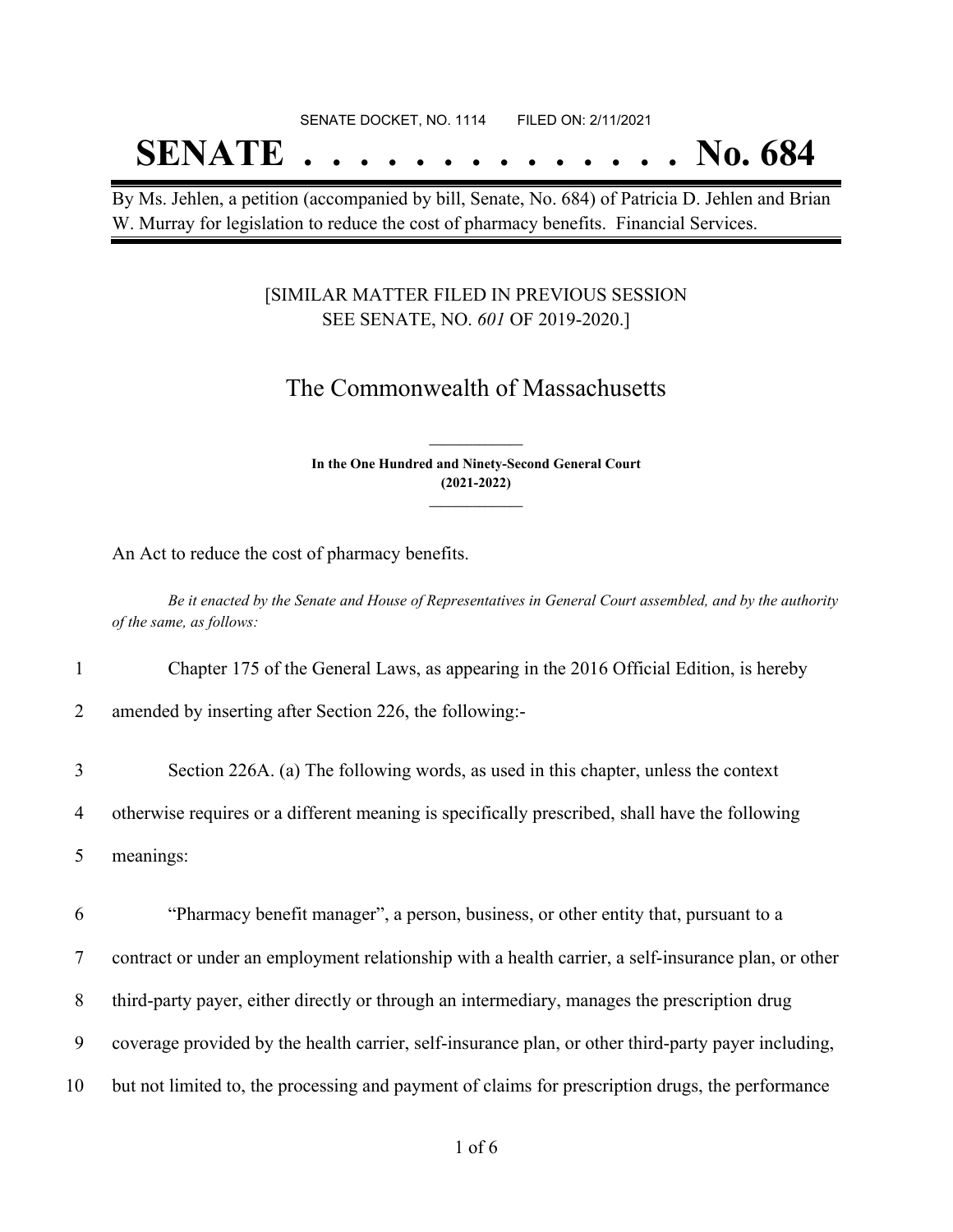of drug utilization review, the processing of drug prior authorization requests, the adjudication of appeals or grievances related to prescription drug coverage, contracting with network pharmacies, and controlling the cost of covered prescription drugs. "Health carrier", an entity subject to the insurance laws and regulations of Massachusetts, or subject to the jurisdiction of the commissioner, that contracts or offers to contract, or enters into an agreement to provide, deliver, arrange for, pay for, or reimburse any of the cost of health care services, including a health insurance company, a health maintenance organization, a hospital and health services corporation, or any other entity providing a plan of health insurance, health benefits, or health care services. "Health benefit plan", a policy, contract, certificate or agreement offered or issued by a health carrier to provide, deliver, arrange for, pay for or reimburse any of the costs of healthcare services. "Covered person", a policyholder, subscriber, enrollee or other individual participating in a health benefit plan. A covered person includes the authorized representative of the covered person. "Pharmacy", an established location, either physical or electronic that is licensed in Massachusetts and that has entered into a network contract with a pharmacy benefit manager and/or health carrier. "Network pharmacy", a retail or other licensed pharmacy provider that contracts with a pharmacy benefit manager.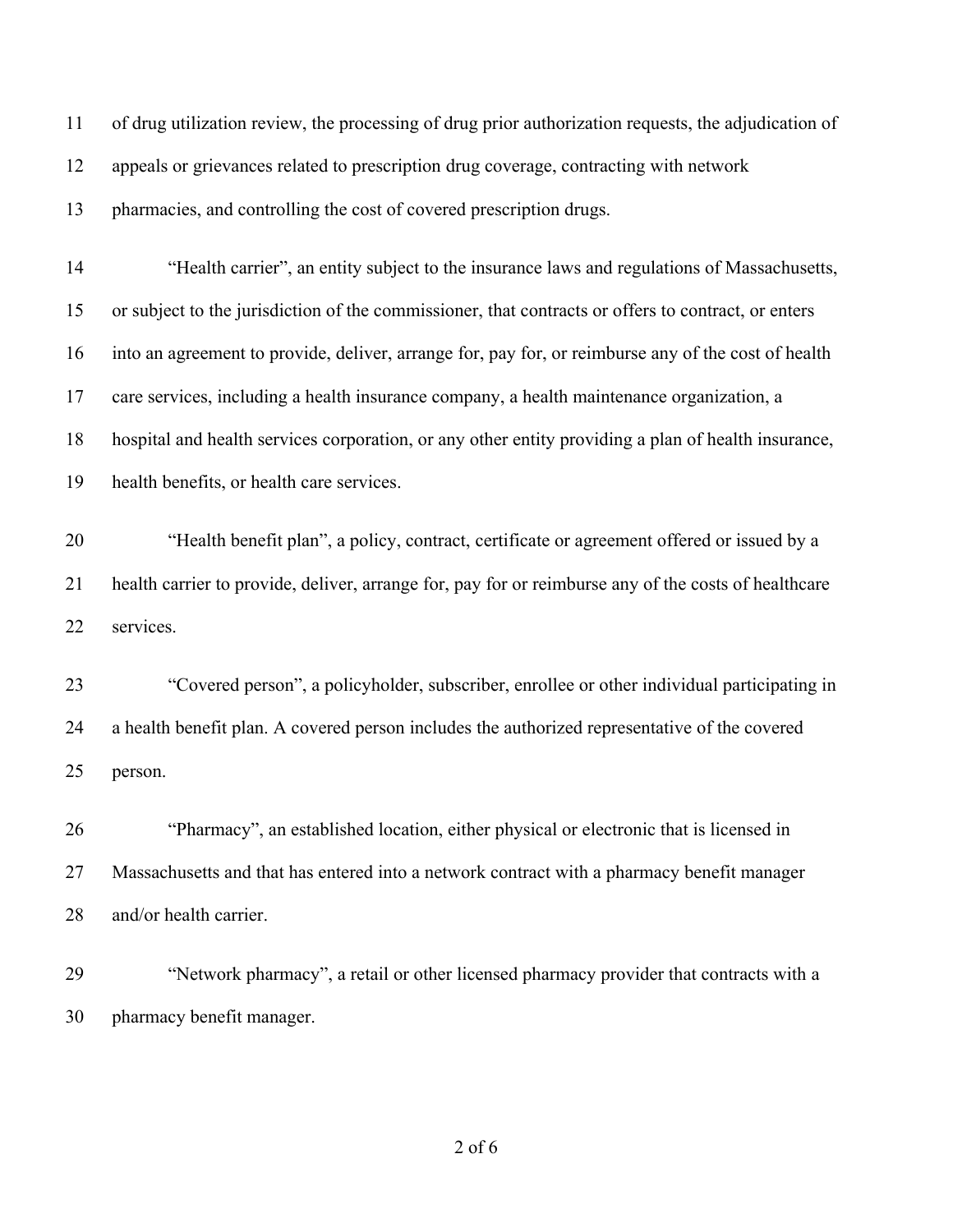| 31 | "Retail pharmacy", a chain pharmacy, a supermarket pharmacy, a mass merchandiser                    |
|----|-----------------------------------------------------------------------------------------------------|
| 32 | pharmacy, an independent pharmacy, or a network of independent pharmacies that is licensed as       |
| 33 | a pharmacy pursuant to MGL c. 112 and that dispenses medications to the public.                     |
| 34 | "Mail order pharmacy", a pharmacy whose primary business is to receive prescriptions                |
| 35 | by mail, telefax or through electronic submissions and to dispense medication to covered            |
| 36 | persons through the use of the United States mail or other common or contract carrier services      |
| 37 | and that provides any consultation with patients electronically rather than face to face.           |
| 38 | "Aggregate retained rebate percentage", the percentage of all rebates paid by a                     |
| 39 | manufacturer or other entity to a pharmacy benefit manager which is not passed on to pharmacy       |
| 40 | benefit mangers' health carrier clients. The percentage shall be calculated for each health carrier |
| 41 | and includes rebates in the prior calendar years as follows: a) the sum total dollar amount of      |
| 42 | rebates received from all pharmaceutical manufacturers for covered persons of the health carrier    |
| 43 | that was not passed through to the health carrier; and b) divided by the sum total dollar amount    |
| 44 | of all rebates received from all pharmaceutical manufacturers for covered persons of the health     |
| 45 | carrier.                                                                                            |
|    |                                                                                                     |

 "Rebates", all price concessions paid by a manufacturer to a pharmacy benefit manager or health carrier, including rebates, discounts, administrative fees and other price concessions. Rebates also include price concessions based on the effectiveness a drug as in a value-based or performance-based contract.

 "Trade secrets", anything tangible which constitutes, represents evidences or records a secret scientific, technical, merchandising, production or management information, design, process, procedure, formula, invention or improvement.

of 6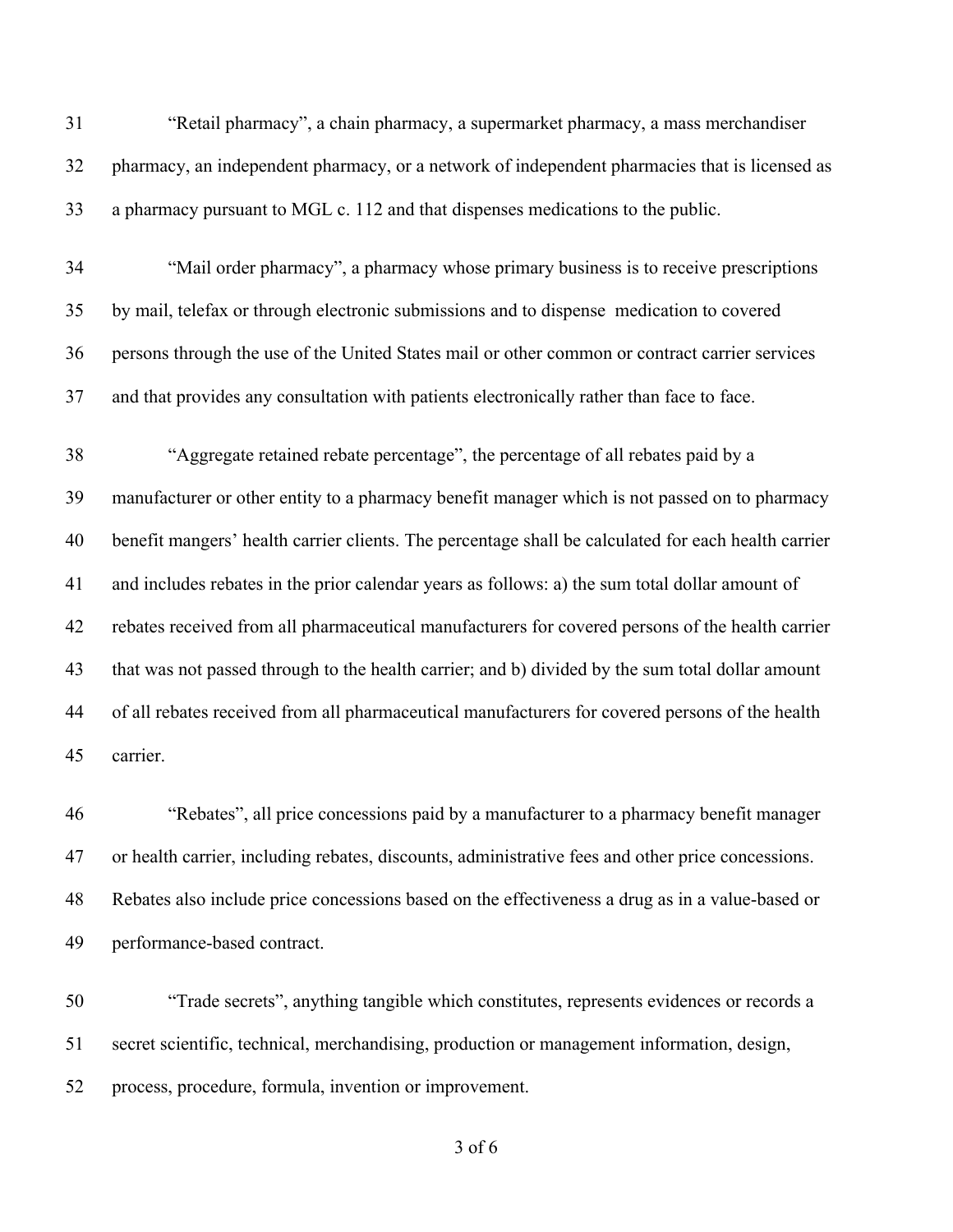- "Cost share/cost sharing", the amount paid by or on behalf of a covered person as required under the covered person's health benefit plan.
- (b)(1) A pharmacy benefit manager shall not require pharmacy or other provider accreditation standards or certification requirements inconsistent with the requirements of the Massachusetts Board of Registration in Pharmacy or other state or federal entity.
- (2) A health carrier or pharmacy benefit manager is prohibited from requiring a covered person to, or penalizing covered persons for not using specific retail, mail order pharmacy or other network pharmacy provider in which a pharmacy benefit manager has an ownership interest or that has an ownership interest in a pharmacy benefit manager.
- (3) A health carrier or pharmacy benefit manager is prohibited from providing financial incentives, including variations in premiums, deductibles, copayments, or coinsurance, to covered persons as incentives to use specific retail, mail order pharmacy, or other network pharmacy provider in which a pharmacy benefit manager has an ownership interest or that has an ownership interest in a pharmacy benefit manager.
- (4) A pharmacy benefit manager is prohibited from charging a health carrier or health benefit plan more than what was paid to the pharmacy that provided the service.
- (5) Beginning June 1, 2022, and annually thereafter, each pharmacy benefit manager providing service to a health carrier located in the Commonwealth of Massachusetts shall submit a transparency report containing data from the prior calendar year to the division of insurance. The transparency report shall be the result of a financial audit by a certified public accounting firm. The requirements of the financial audit will be developed by the health policy commission.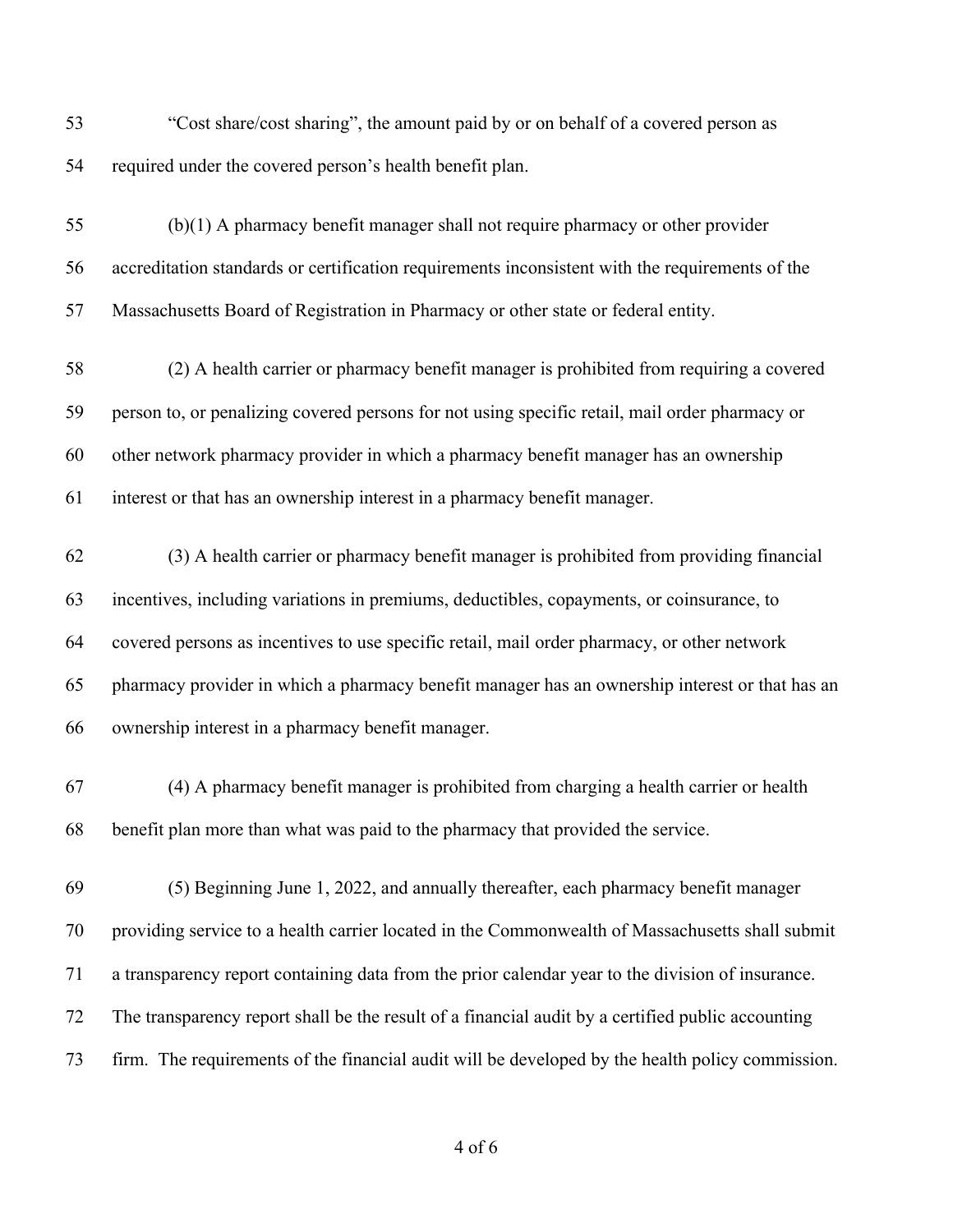The transparency report shall contain the following and additional information as deemed necessary by the commission:

| 76 | i. The aggregate amount of all rebates that the pharmacy benefit manager received from              |
|----|-----------------------------------------------------------------------------------------------------|
| 77 | all pharmaceutical manufacturers for all health carrier clients and for each health carrier client; |
| 78 | ii. The aggregate administrative fees that the pharmacy benefit manager received from all           |
| 79 | manufacturers for each health carrier;                                                              |
| 80 | iii. The aggregate retained rebates that the pharmacy benefit manager received from all             |
| 81 | pharmaceutical manufacturers and did not pass through to each health carrier;                       |
| 82 | iv. The aggregate retained rebate percentage for all health carriers; and                           |
| 83 | v. The highest, lowest, and mean aggregate retained rebate percentage for all health                |
| 84 | carrier clients.                                                                                    |
| 85 | (6) A pharmacy benefit manager providing information under this section may designate               |
| 86 | material as a trade secret.                                                                         |
| 87 | (7) The attorney general of the Commonwealth of Massachusetts may impose civil fines                |
| 88 | and penalties of not more than \$1,000 per day per violation of this section.                       |
| 89 | (8) The division of insurance shall collect these reports and make them available to the            |
| 90 | health policy commission. Within 90 days of the receipt of the transparency reports the health      |
| 91 | policy commission shall publish a pharmacy benefit manager transparency report and make it          |
| 92 | available to the public. The purpose of the report is to provide information on the total cost of   |
| 93 | pharmacy benefit management services and to allow insurers and others to negotiate cost-            |